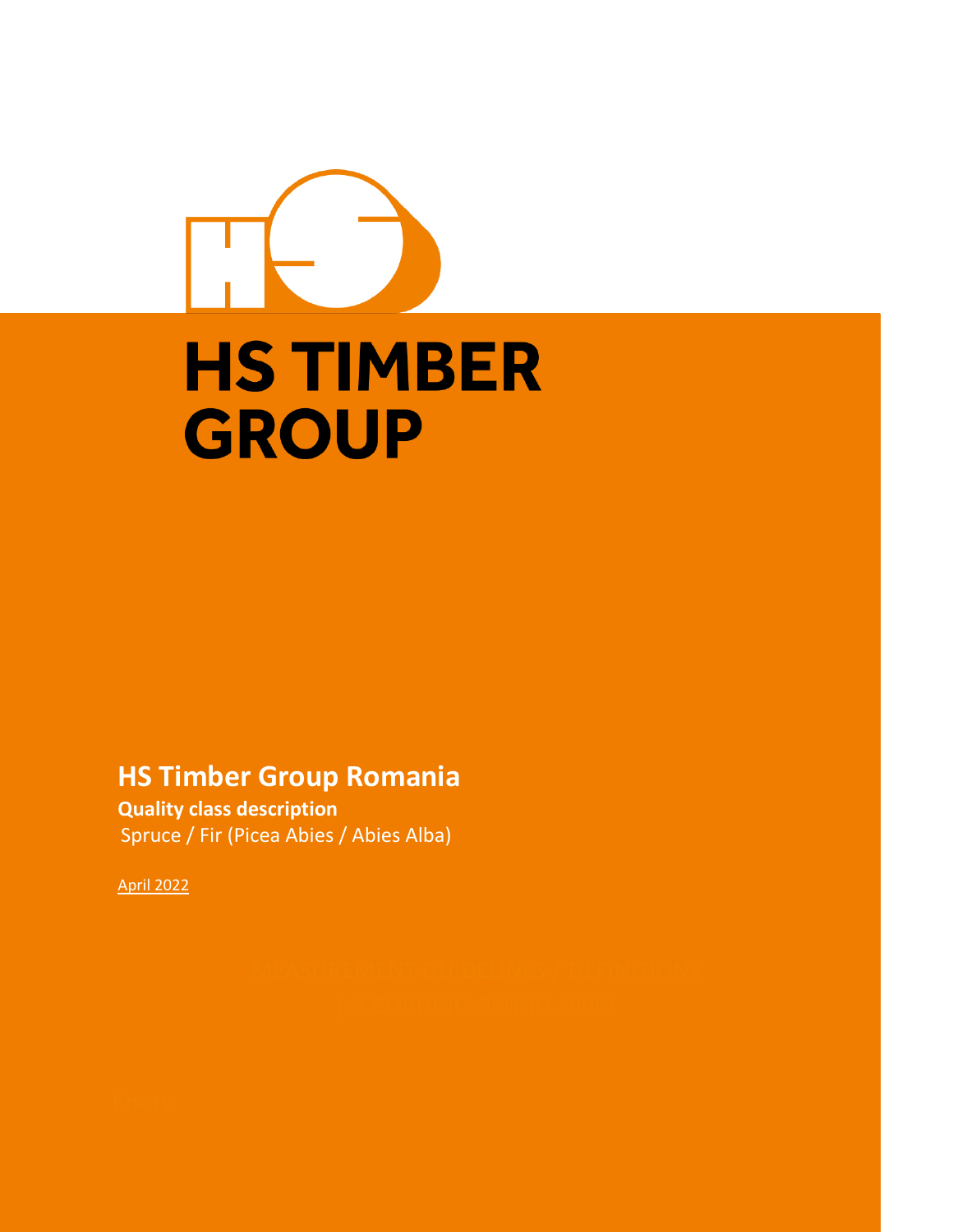The measurement is done on the point of the biggest diameter, without taking the starting year rings of the knot into consideration.

**Healthy knots** = are highly crooked with the surrounding wood mass.



**Dropping knot** = are not crooked with the surrounding wood mass; regularly with bark around the knot.



## **Conicity, Taper**

Taper is a decreasing of the diameter with the length of the log. Round wood is considered as conical when the diameter drops more than 1 cm per 1 running meter.

Taper is electronically measured and given in cm/running meter. The measurement is done from the middle to the top of the log, so it is guaranteed that starting roots are unmeasured.

DZ – top diameter DM – middle diameter



### **Spiral growth**

Spiral growth is the screw-like course of the wood fiber around the rotation axis. It is given in cm/running meter or %.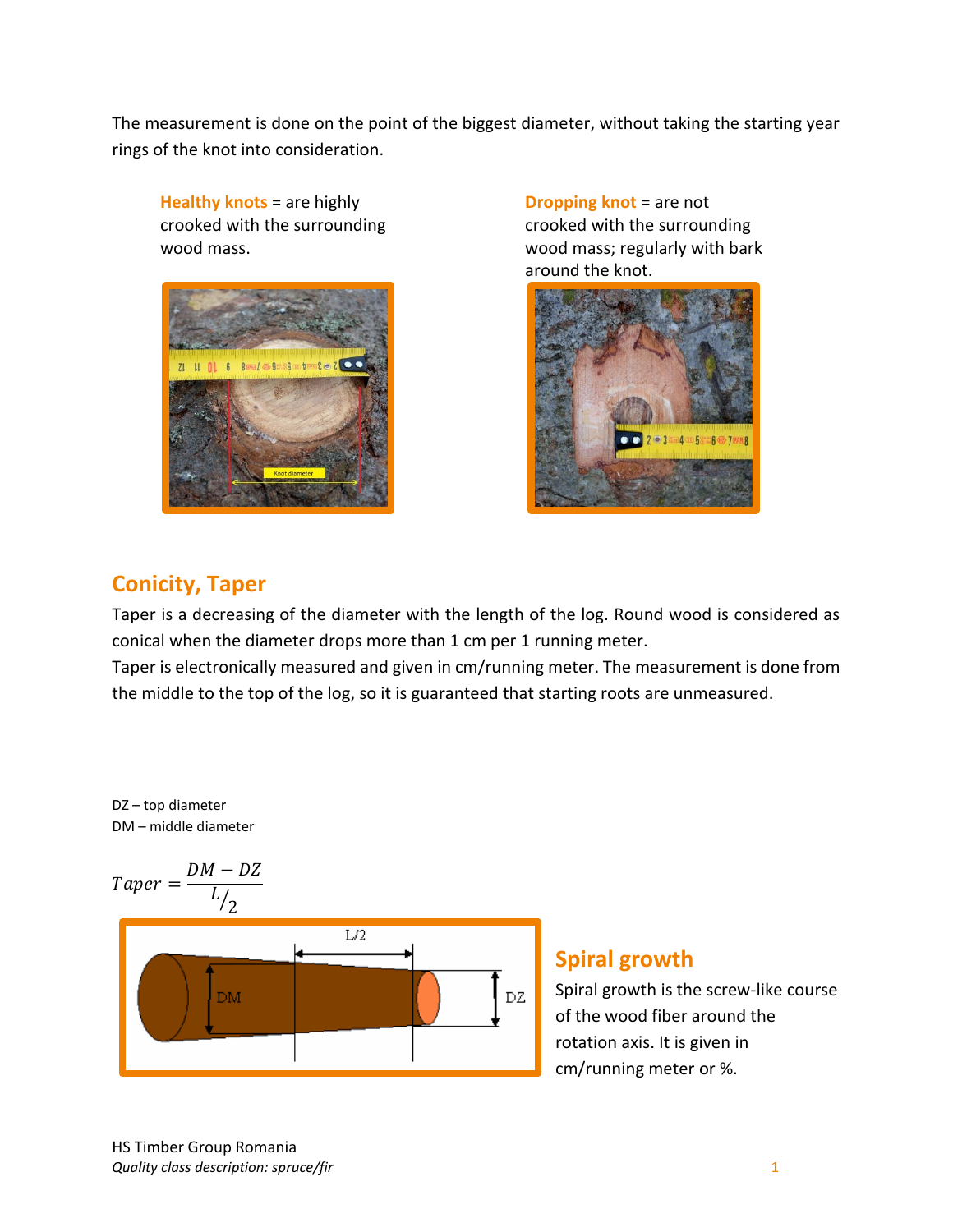

### **Curvature, Crookedness**

Curvature is the deviation of the longitudinal axis from the straight line. The curvature is measured electronically and can be one- or two-sided.

One-sided curvature is defined with only one bending. Two-sided curvature can show two or more bends in one ore multiple plans. The curvature is given in percent of the middle diameter to the reference line (yellow line).



#### $Curvature =$ arrow height (Pfeilhöhe)  $\frac{W}{N}$  100<br>Middle diameter

### **Compression wood**

Is a due to deposition of the tree-built reaction wood and there is more lignin storage in the late wood than in a normal tree. It is characterized by a brown-red coloration, which is following the yearring. It is measured in percent of the visible surface.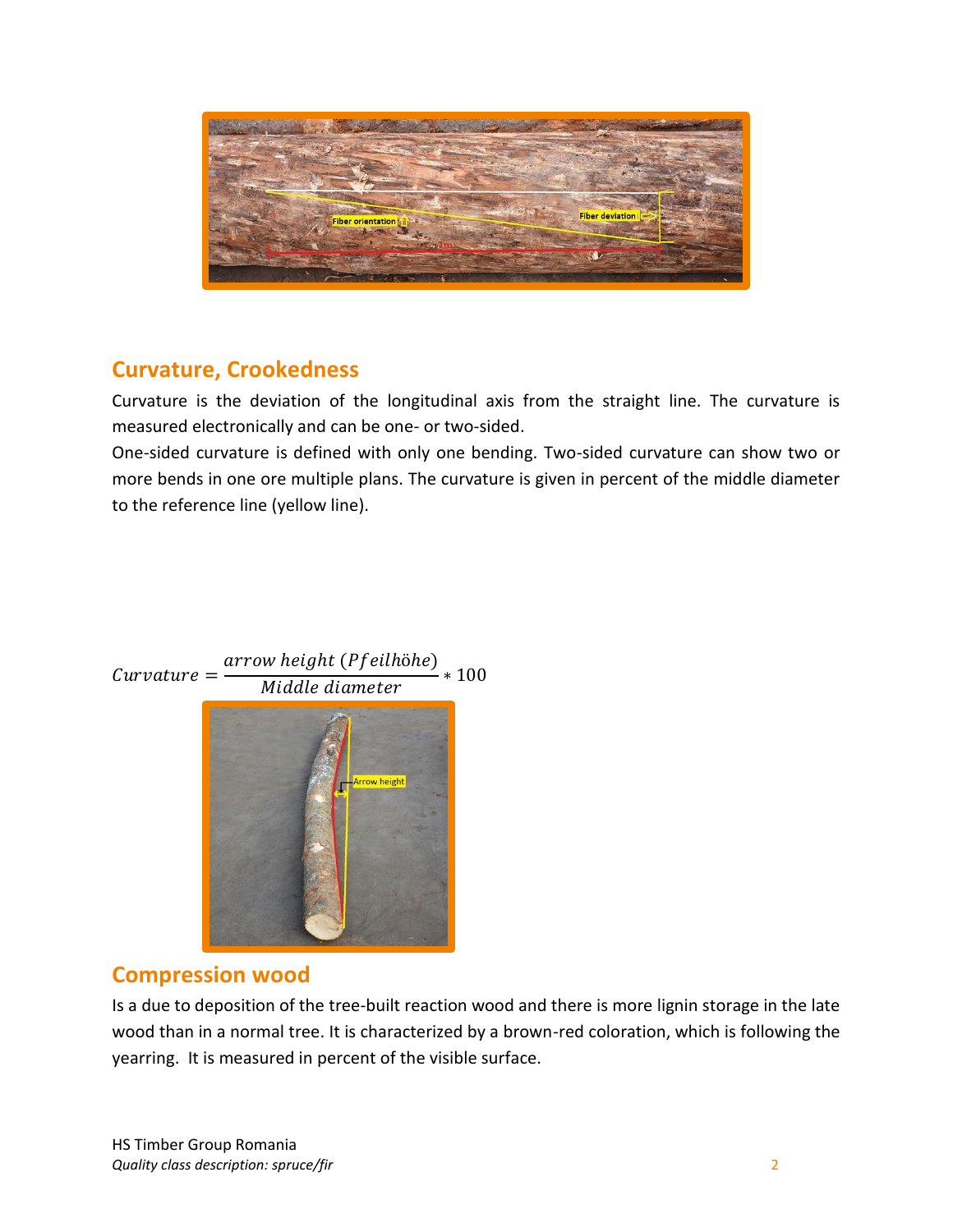

## **Cracks**

cracks are not downgraded, whereas logs with deep frontal and core cracks and also cracks on the lateral surface are downgraded.





*Crack on the lateral surface Superficial frontal core crack* 

### **Insects**

Relevant are beetles, lineatus and wood wasps.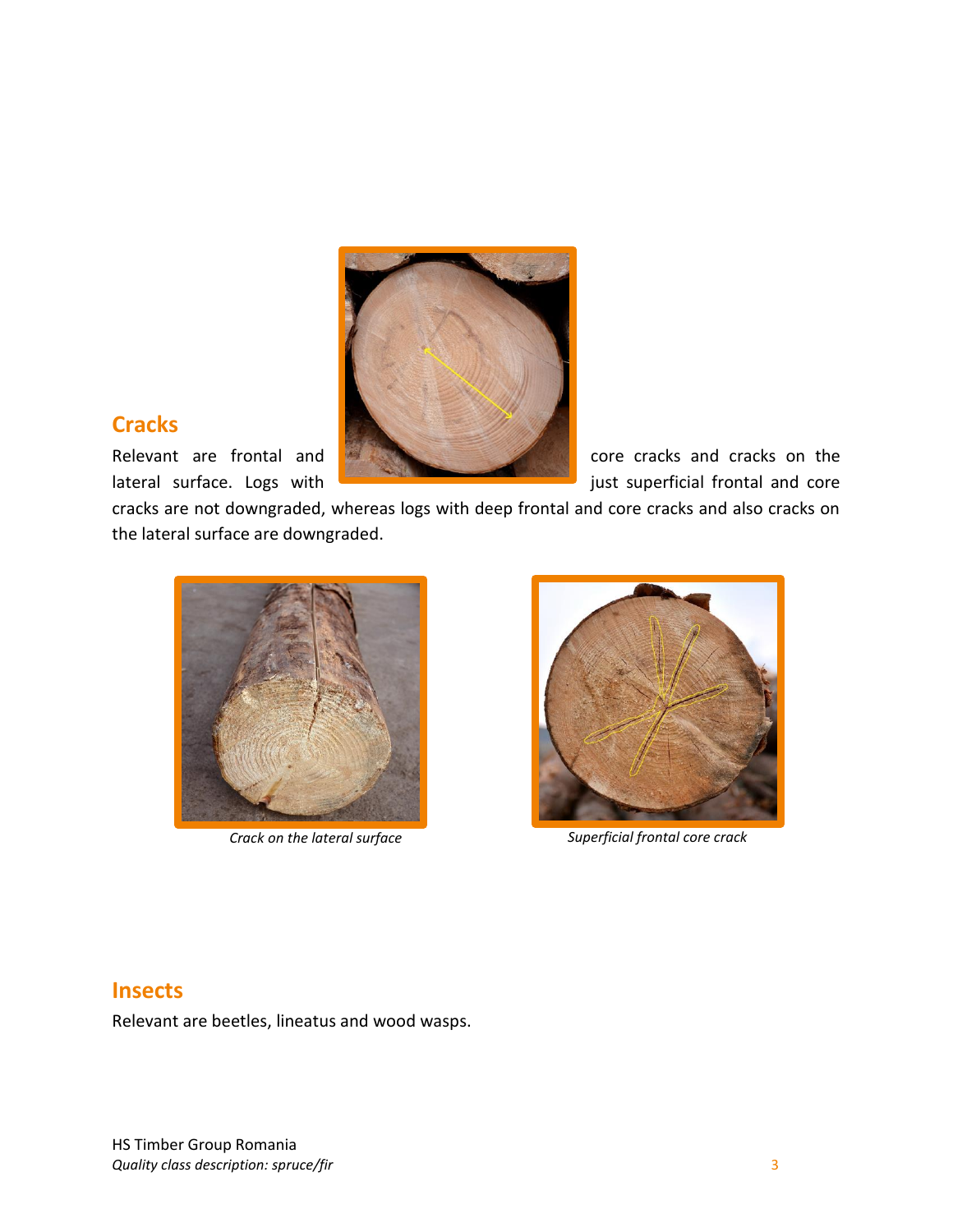





## **Colorations / rots**

Relevant are blue stain and red stripe.





Rots are divided into hard- (nail-proof) and soft- (not nail-proof) rot.



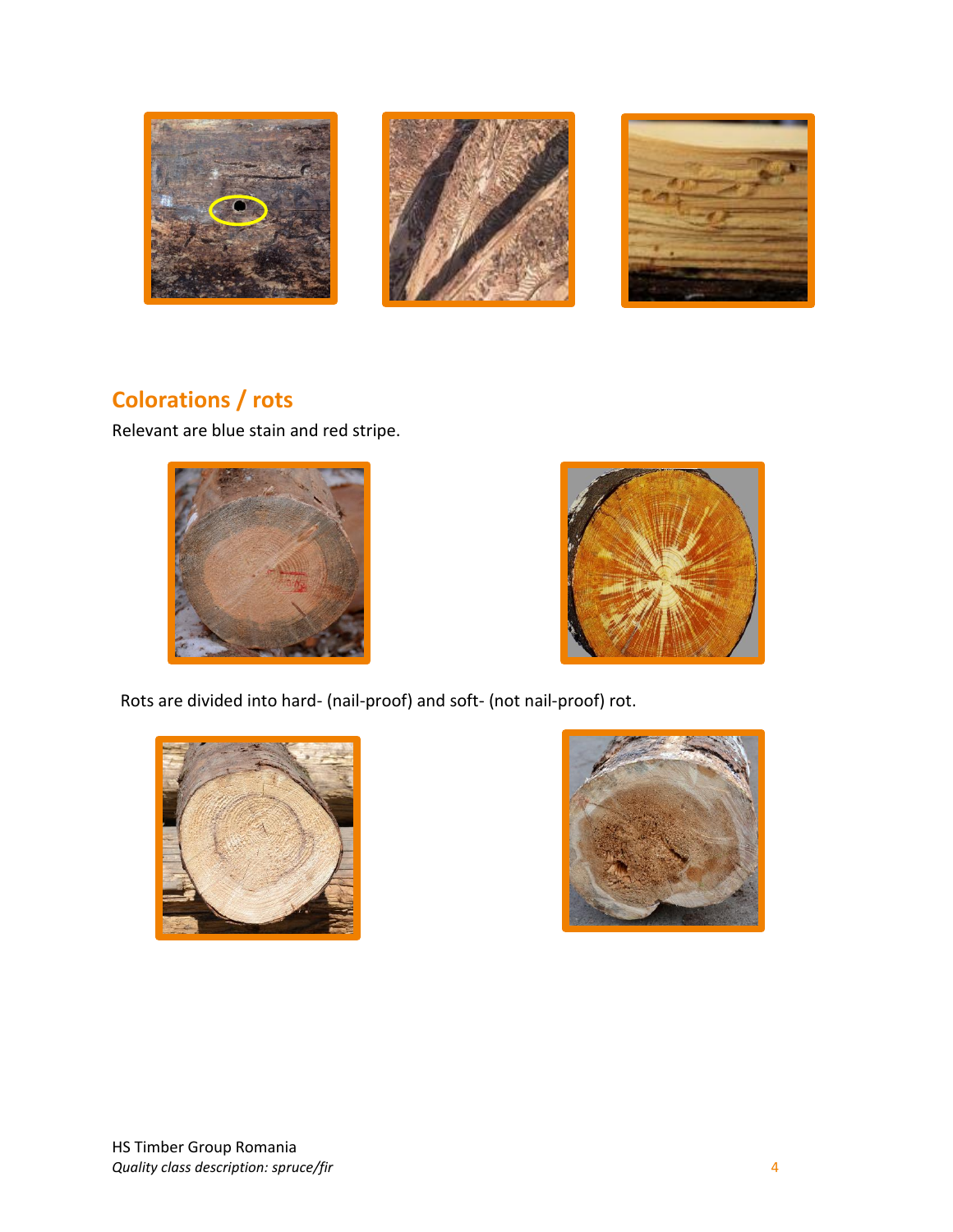# **Classes and limiting values AB, C, Cx**

| <b>Description</b>        | AB                                                                                                             |                                                                                                   | $\mathbf C$                                                                                                                        |                                                                                                               | <b>Cx</b>                                                                                               |
|---------------------------|----------------------------------------------------------------------------------------------------------------|---------------------------------------------------------------------------------------------------|------------------------------------------------------------------------------------------------------------------------------------|---------------------------------------------------------------------------------------------------------------|---------------------------------------------------------------------------------------------------------|
| <b>Middle</b><br>diameter | $\leq$ 29 cm                                                                                                   | $\geq$ 30 cm                                                                                      | $\leq$ 29 cm                                                                                                                       | $\geq$ 30 cm                                                                                                  | all                                                                                                     |
| <b>Knots</b><br>general   | Healthy knots up<br>to 5 cm and<br>dropping knots up<br>to 3 cm diameter                                       | Healthy knots up to<br>5 cm and dropping<br>knots up to 3 cm<br>diameter                          | Healthy knots up to<br>6 cm and dropping<br>knots up to 4 cm<br>diameter                                                           | Healthy knots up<br>to 7 cm and<br>dropping knots up<br>to 5 cm diameter                                      | Very prominent<br>knoted pieces in<br>combination with                                                  |
| <b>Knots</b><br>limited   | 1 piece healthy<br>knot with up to<br>8cm and 1 piece<br>dropping knot with<br>up to 5 cm per<br>running meter | The amount of<br>allowed knots is<br>increasing by 50%<br>(e.g.: 1.5 healthy<br>knots with 5-8 cm | 3 pieces healthy<br>knots with up to 8<br>cm or 3 pieces<br>dropping knots up<br>to 6 cm per running<br>meter per running<br>meter | 3 pieces healthy<br>knots with up to 9<br>cm or 3 pieces<br>dropping knots up<br>to 7 cm per<br>running meter | other properties<br>e.g.: big taper<br>allowed; the<br>usage as sawable<br>log must not be<br>affected! |
| Spiral growth             | Up to 5 cm per<br>running meter                                                                                | Up to 7 cm per<br>running meter                                                                   | Up to 8 cm per<br>running meter                                                                                                    | Up to 10 cm per<br>running meter                                                                              | Allowed                                                                                                 |
| Conicity                  | Up to 1,5 cm per running meter allowed                                                                         |                                                                                                   | Up to 2,5 cm per running meter allowed                                                                                             |                                                                                                               | Big taper allowed<br>(max. 3,4<br>cm/running<br>meter)                                                  |
| curvature                 | One-sided curvature up to a deviation of<br>15% Two-sided curvature is not allowed                             |                                                                                                   | One-sided curvature up to a deviation of<br>19% Two-sided curvature up to 10%                                                      |                                                                                                               | One-sided 32%<br>two-sided<br>curvature 18%                                                             |
| Compression<br>wood       | Up to 10 % off the visible surface                                                                             |                                                                                                   | Up to 10 % off the visible surface;<br>prominent knoted pieces with more than<br>5 resin pouches max. 33%                          |                                                                                                               | Allowed                                                                                                 |
| Frontal-, core<br>cracks  | Superficial frontal and core cracks, which<br>are not getting deep into the wood are<br>allowed                |                                                                                                   | Superficial frontal and core cracks, which<br>are not getting deep into the wood are<br>allowed                                    |                                                                                                               | Deep frontal<br>cracks allowed                                                                          |
| Lateral surface<br>cracks | Not allowed                                                                                                    |                                                                                                   | Not allowed                                                                                                                        |                                                                                                               | One crack on the<br>lateral surface<br>allowed                                                          |
| <b>Colorations</b>        | Not allowed                                                                                                    |                                                                                                   | Superficial beginnings of colorations are<br>accepted                                                                              |                                                                                                               | Allowed                                                                                                 |
| <b>Rots</b>               | Not allowed                                                                                                    |                                                                                                   | Small brown spots (nail-proof) in the area<br>of the roots accepted                                                                |                                                                                                               | Small brown<br>spots (nail-proof)<br>in the area of the<br>roots accepted                               |
| <b>Insects</b>            | Not allowed                                                                                                    |                                                                                                   | Not allowed                                                                                                                        |                                                                                                               | Lineatus, beetle<br>and wood wasps<br>isolated allowed                                                  |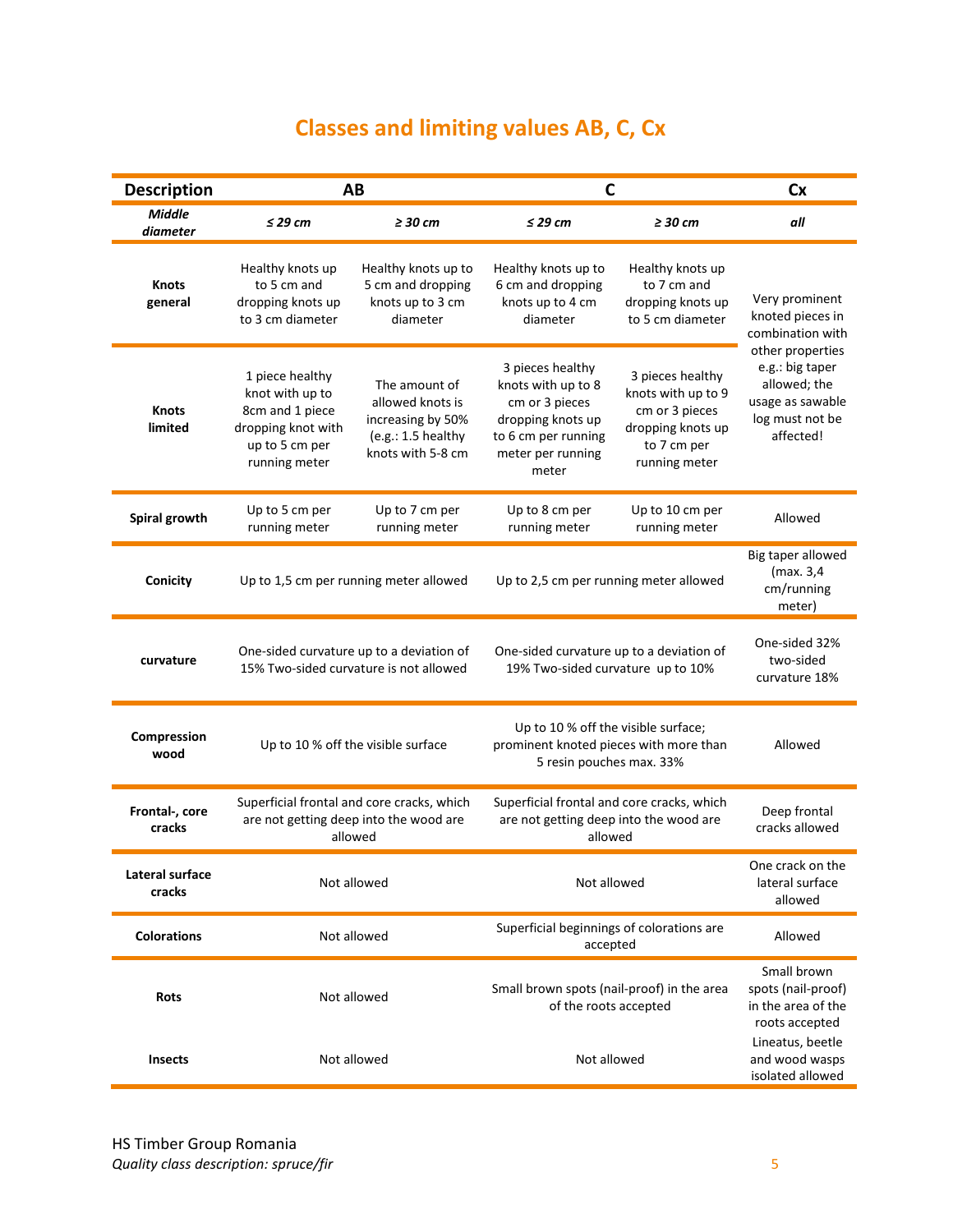#### **Brown, Br**

A brown log must be generally shaped like a class AB log, in curtain cases Cx is also allowed.

#### **Coloration**

Nail/proof brown- and white rot up to max. 75% off the visible surface.



#### **Rot**

Irrelevant soft rot spots at the beginning of the roots are allowed



### **Industrial round wood, IH**

Logs which are not sawable must be classified as industrial round wood. Occasionally the classification as IRH is a combination of multiple mistakes of the wood.

For instance: Bifurcation, scorched pieces, wood with holes, logs with a high amount of soft rot, broken pieces und strong insect attacks.







#### **Metal Logs, SP**

Logs, which are not free from metallic foreign bodies. Metal logs cannot be accepted as saw logs.